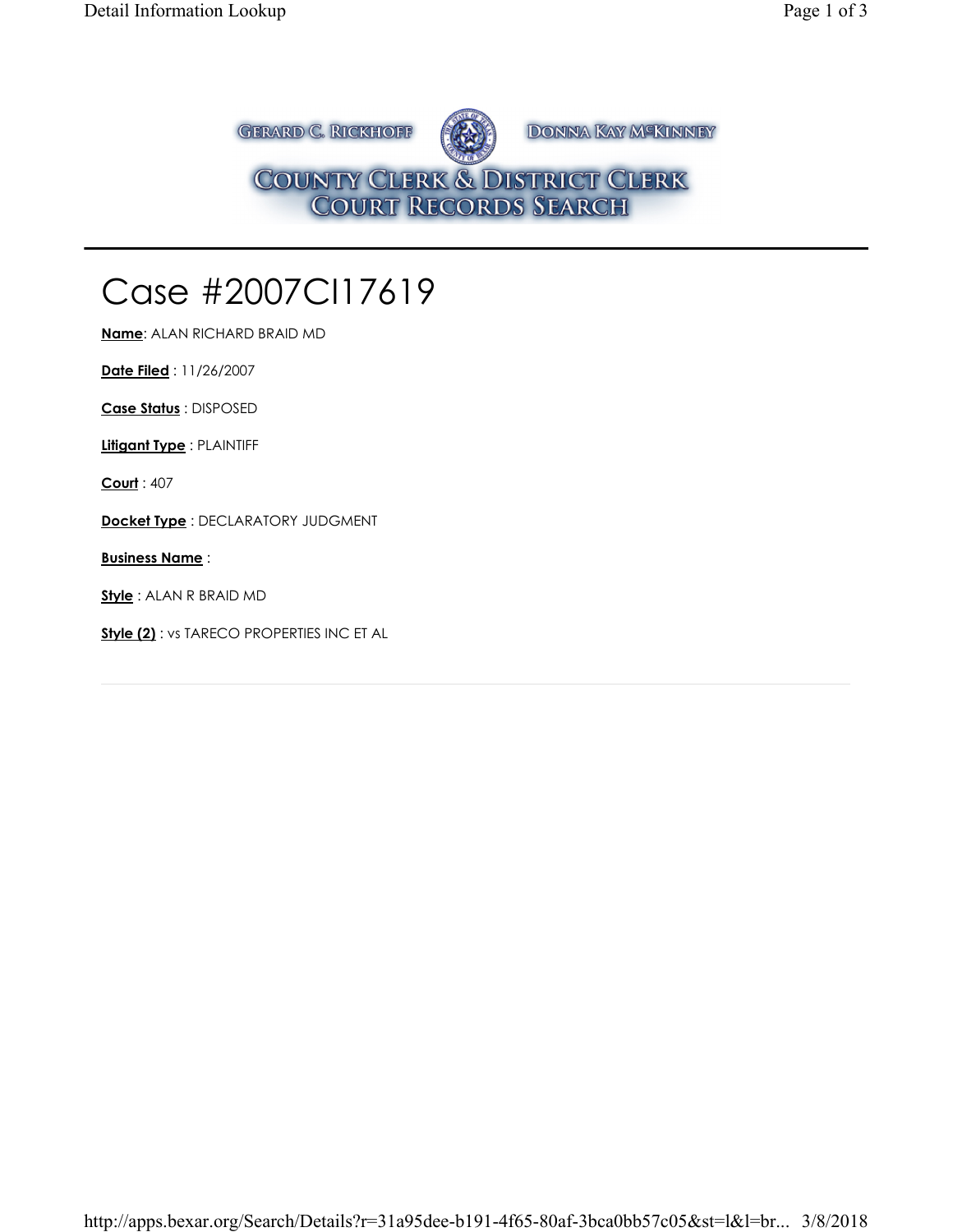## Case History

*Currently viewing 1 through 20 of 23 records*

| Sequence | <b>Date Filed</b> | <b>Description</b>                                                                                                                |
|----------|-------------------|-----------------------------------------------------------------------------------------------------------------------------------|
| P00017   | 12/24/2008        | ORDER OF DISMISSAL OF DEFENDANT                                                                                                   |
| O00001   | 12/5/2008         | ORDER OF DISMISSAL OF DEFENDANT<br>JUDGE: DAVID A. BERCHELMANN, JR.<br>VOL: 3276 PAGE: 1667 PAGE COUNT: 3                         |
| P00020   | 12/5/2008         | CASE CLOSED DISMISSED BY PLAINTIFF                                                                                                |
| P00019   | 12/5/2008         | <b>BILL OF COST AGAINST WHOM INCURRED</b>                                                                                         |
| P00016   | 12/5/2008         | <b>JOINT</b><br><b>MOTION FOR DISMISSAL WITH PREJUDICE</b>                                                                        |
| T00015   | 10/6/2008         | <b>MOTION FOR</b><br>PARTIAL SUMMARY JUDGMENT                                                                                     |
| T00014   | 10/6/2008         | NON-JURY<br>***DROP***<br>COURT: 218 TRIAL DATE & TIME: 10/30/2008 8:30AM                                                         |
| P00013   | 7/31/2008         | RULE 11 AGREEMENT                                                                                                                 |
| P00012   | 7/31/2008         | VAC'T NOT'C FILED FOR<br>MURRAY, S MARK<br>08/16/2008-08/1/2008                                                                   |
| P00011   | 6/26/2008         | RULE 11 AGREEMENT                                                                                                                 |
| P00010   | 5/29/2008         | VAC'T NOT'C FILED FOR<br>MURRAY, S MARK<br>06/29/2008-07/15/2008                                                                  |
| P00009   | 5/27/2008         | RULE 11 AGREEMENT                                                                                                                 |
| P00008   | 4/1/2008          | <b>CERTIFICATE OF DEPOSITION OF</b><br>GARY DEAN JACKSON *1075.00*                                                                |
| P00007   | 3/24/2008         | <b>CERTIFICATE OF DEPOSITION OF</b><br>ALAN R.BRAID, M.D. (308.00)                                                                |
| P00006   | 2/19/2008         | <b>MOTION FOR</b><br>PROTECTIVE ORDER AND TO QUASH NOTICE OF<br>DEPOSITION NOTICE OF ALAN BRAID                                   |
| P00005   | 2/11/2008         | VAC'T NOT'C FILED FOR<br>MURRAY S. MARK<br>04/25/2008 4/29/2008                                                                   |
| P00004   | 1/16/2008         | ORIGINAL ANSWER OF<br><b>TARECO PROPERTIES, INC.SD</b>                                                                            |
| P00018   | 12/31/2007        | FILE IMAGED - ALL DOCUMENTS FILED PRIOR TO 2008 CONTAINED WITHIN                                                                  |
| S00002   | 11/27/2007        | <b>CITATION</b><br><b>GARY DEAN JACKSON</b><br>ISSUED: 11/27/2007 RECEIVED: 12/5/2007<br>EXECUTED: 12/6/2007 RETURNED: 12/12/2007 |